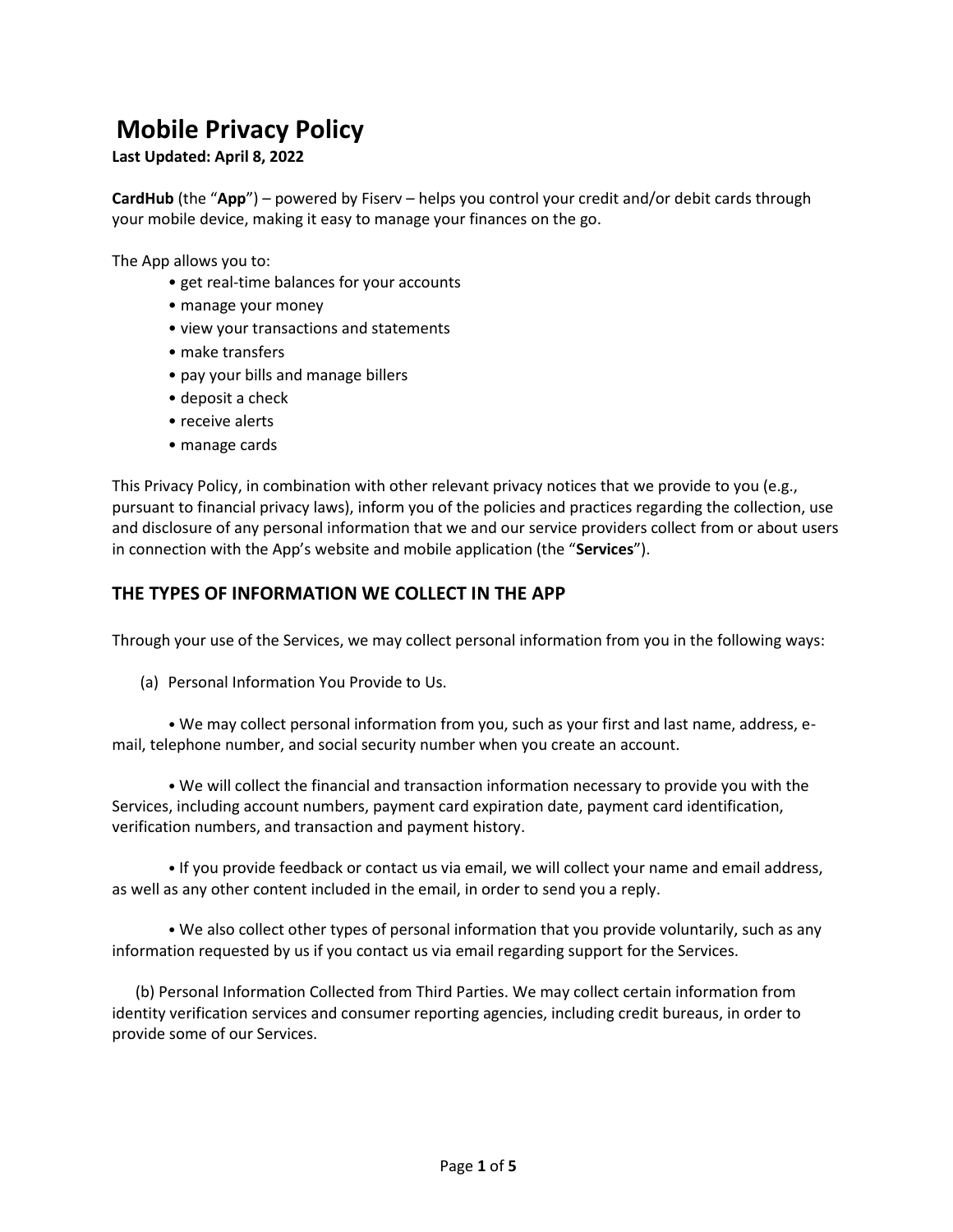(c) Personal Information Collected Via Technology. We and our service providers may automatically log information about you, your computer or mobile device, and your interaction over time with our Services, our communications and other online services, such as:

• Device data, such as your computer's or mobile device's operating system type and version, manufacturer and model, browser type, screen resolution, RAM and disk size, CPU usage, device type (e.g., phone, tablet), IP address, unique identifiers, language settings, mobile device carrier, radio/network information (e.g., WiFi, LTE, 3G), and general location information such as city, state or geographic area.

• Online activity data, such as pages or screens you viewed, how long you spent on a page or screen, the website you visited before browsing to the Service, navigation paths between pages or screens, information about your activity on a page or screen, access times, and duration of access.

• Cookies, which are text files that websites store on a visitor's device to uniquely identify the visitor's browser or to store information or settings in the browser for the purpose of helping you navigate between pages efficiently, remembering your preferences, enabling functionality, and helping us understand user activity and patterns.

• Local storage technologies, like HTML5 and Flash, that provide cookie-equivalent functionality but can store larger amounts of data, including on your device outside of your browser in connection with specific applications.

• Web beacons, also known as pixel tags or clear GIFs, which are used to demonstrate that a webpage or email was accessed or opened, or that certain content was viewed or clicked.

• Location Information. If you have enabled location services on your phone and agree to the collection of your location when prompted by the Services, we will collect location data when you use the Services even when the app is closed or not in use; for example, to provide our fraud detection services. If you do not want us to collect this information, you may decline the collection of your location when prompted or adjust the location services settings on your device.

## **HOW WE USE YOUR INFORMATION COLLECTED IN THE APP**

(a) General Use. In general, we use your personal information collected through your use of the Services to respond to your requests as submitted through the Services, to provide you the Services you request, and to help serve you better. We use your personal information, in connection with the App, in the following ways:

- facilitate the creation of, and secure and maintain your account;
- identify you as a legitimate user in our system;
- provide improved administration of the Services;
- provide the Services you request;
- improve the quality of experience when you interact with the Services;
- send you administrative e-mail notifications, such as security or support and maintenance advisories; and
- send surveys, offers, and other promotional materials related to the Services.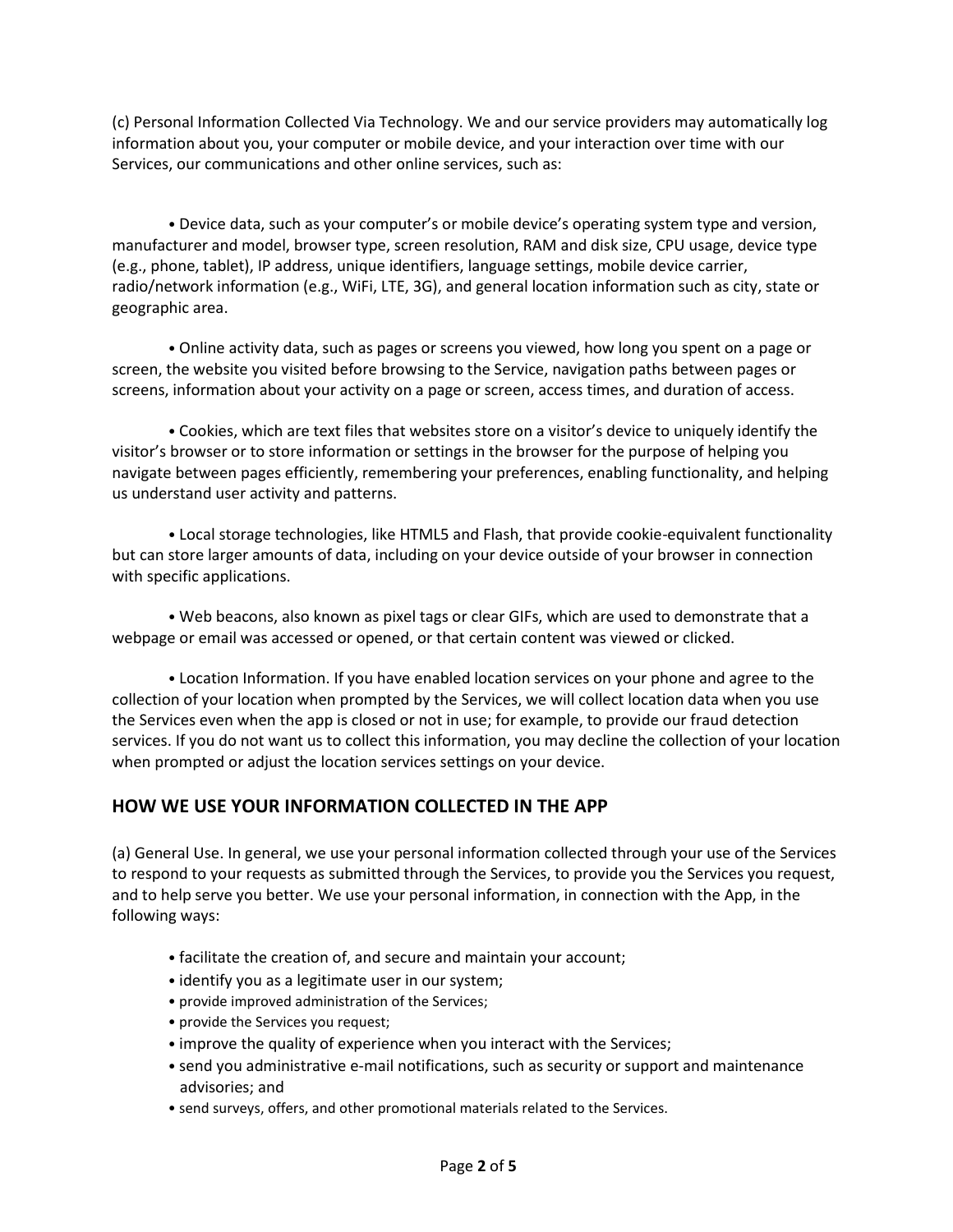(b) Compliance and protection. We may use your personal information to:

• comply with applicable laws, lawful requests and legal process, such as to respond to subpoenas or requests from government authorities;

• protect our, your or others' rights, privacy, safety or property (including by making and defending legal claims);

- audit our internal processes for compliance with legal and contractual requirements and internal policies;
- enforce the terms and conditions that govern the Service; and

• prevent, identify, investigate and deter fraudulent, harmful, unauthorized, unethical or illegal activity, including cyberattacks and identity theft.

(c) Creation of Non-Identifiable Data. The App may create de-identified information records from personal information by excluding certain information (such as your name) that makes the information personally identifiable to you. We may use this information in a form that does not personally identify you to analyze request patterns and usage patterns to enhance our products and services. We reserve the right to use and disclose non-identifiable information to third parties in our discretion.

## **DISCLOSURE OF YOUR PERSONAL INFORMATION**

We disclose your personal information collected through your use of the Services as described below.

(a) In Accordance with Our Other Privacy Notices. Other than as described in this Privacy Policy in connection with the App, this Privacy Policy does not apply to the processing of your information by us or third parties with whom we share information.

(b) Third Party Service Providers. We may share your personal information with third party or affiliated service providers that perform services for or on behalf of us in providing the App, for the purposes described in this Privacy Policy, including: to provide you with the Services; to conduct quality assurance testing; to facilitate the creation of accounts; to optimize the performance of the Services; to provide technical support; and/or to provide other services to the App.

(c) Authorities and Others. Regardless of any choices you make regarding your personal information, The App may disclose your personal information to law enforcement, government authorities, and private parties, for the compliance and protection services described above.

## **LINKS TO OTHER SITES**

The App may contain links to third party websites. When you click on a link to any other website or location, you will leave the App and go to another site and another entity may collect personal and/or anonymous information from you. The App's provision of a link to any other website or location is for your convenience and does not signify our endorsement of such other website or location or its contents. We have no control over, do not review, and cannot be responsible for, these outside websites or their content. Please be aware that the terms of this Privacy Policy do not apply to these outside websites. We encourage you to read the privacy policy of every website you visit.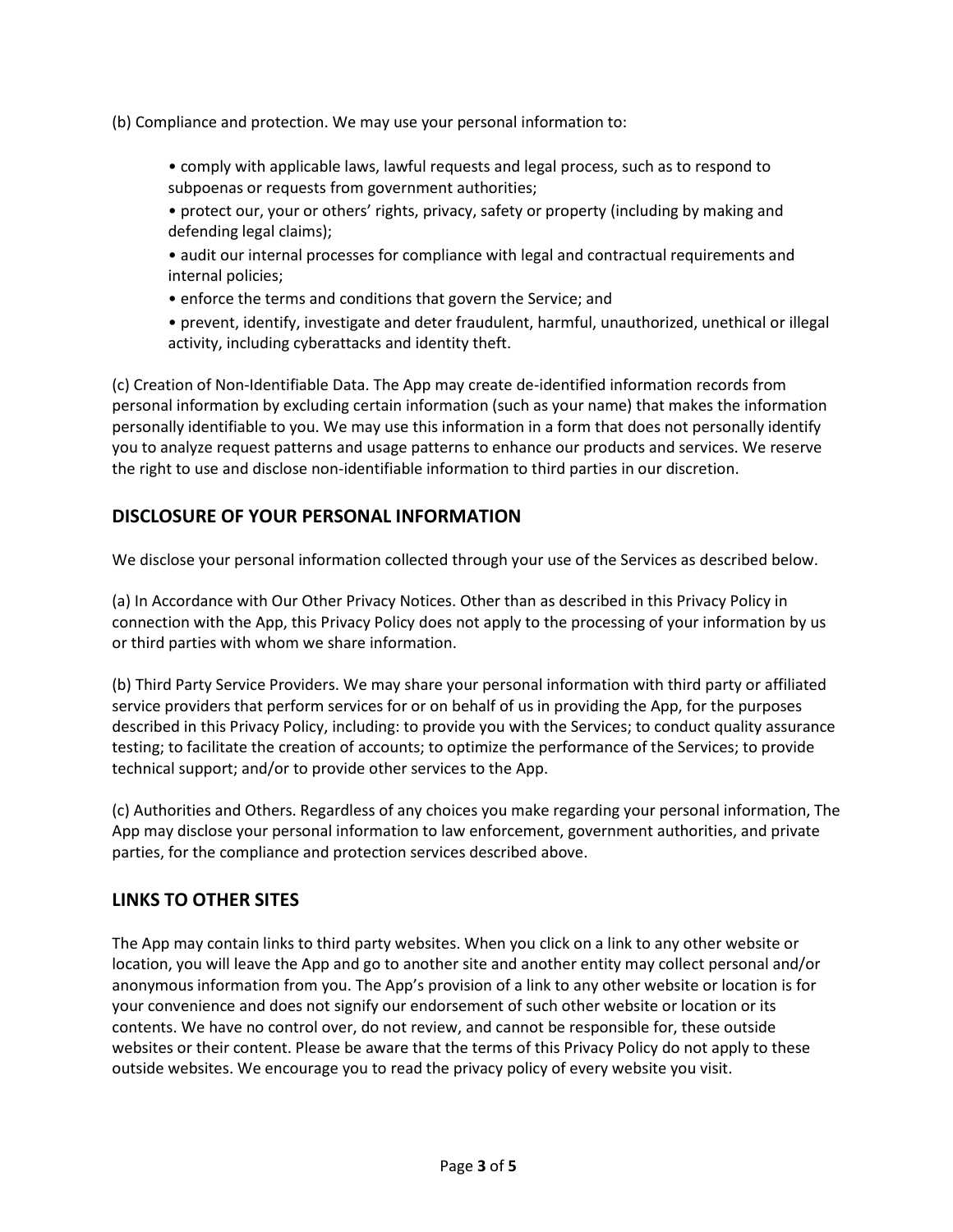## **YOUR CHOICES REGARDING YOUR INFORMATION**

You have several choices regarding use of information on the Services.

(a) How We Respond to Do Not Track Signals. Some web browsers transmit "do not track" signals to the websites and other online services with which your web browser communicates. There is currently no standard that governs what, if anything, websites should do when they receive these signals. We currently do not take action in response to these signals. If and when a standard is established, we may revise its policy on responding to these signals.

(b) Access, Update, or Correct Your Information. You can access, update or correct your information by changing preferences in your account. For additional requests, please contact us.

(c) Opting Out of Email or SMS Communications. If you have signed-up to receive our email marketing communications, you can unsubscribe any time by clicking the "unsubscribe" link included at the bottom of the email or other electronic communication. Alternatively, you can opt out of receiving marketing communications by contacting us at the contact information under "Contact Us" below. If you provide your phone number through the Services, we may send you notifications by SMS, such as provide a fraud alert. You may opt out of SMS communications by unlinking your mobile phone number through the Services.

(d) Opting Out of Location Tracking. If you initially consented to the collection of geo-location information through the Services, you can subsequently stop the collection of this information at any time by changing the preferences on your mobile device. Please note, however, that if you withdraw consent to our collection of location information, you may no longer be able to use some features of the App.

## **SAFEGUARDS AND RETENTION**

We implement reasonable administrative, technical and physical measures in an effort to safeguard the information in our custody and control against theft, loss and unauthorized access, use, modification and disclosure. Nevertheless, transmission via the internet is not completely secure and we cannot guarantee the security of your information.

## **A NOTE ABOUT CHILDREN**

The Services are not directed towards individuals under the age of 18, and we do not, through the App, intentionally gather personal information about visitors who are under the age of 18. If a child under 18 submits personal information to us through the App and we learn that the personal information is the information of a child under 18, we will attempt to delete the information as soon as possible.